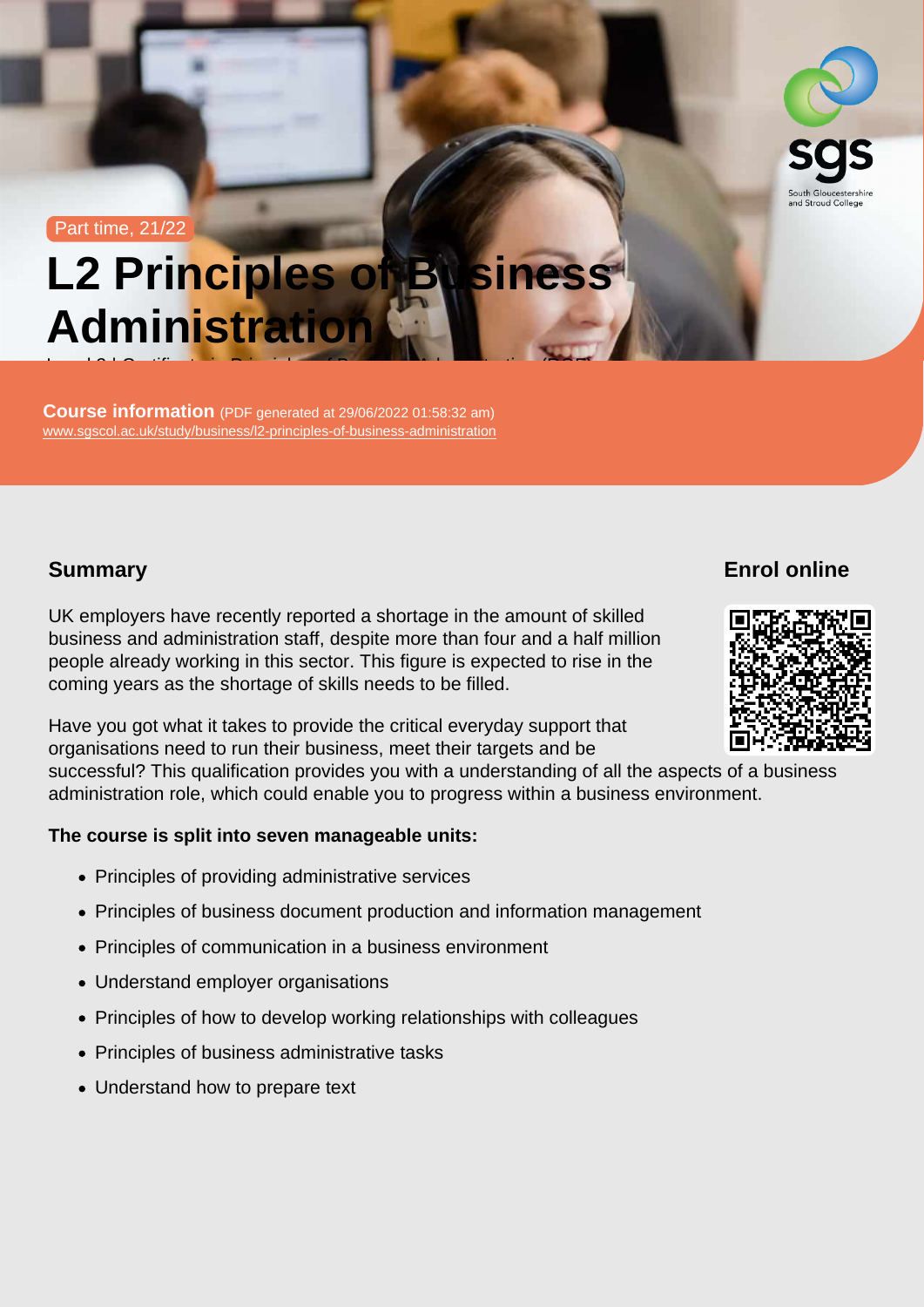This qualification is ideal for anyone with an interest in the responsibilities and tasks involved in a business administration role. By exploring the principles of supporting events, project management and changes within a business environment you will develop a competitive and impressive knowledge about this sector which can help you start a new career or progress within a current role.

Gain a nationally recognised qualification while enhancing both personal skills and professional development. The programme is delivered via distance learning, allowing learners to choose where and when to study. A personal tutor is assigned to each learner to ensure they have the necessary support needed to be successful.

## **How will I learn?**

Studying via distance learning means you can choose when and where you study. Giving you the freedom to choose your learning schedule yourself whilst still gaining certification from your chosen subject.

We recommend spending a minimum of 2-4 hours per week on this course, with the length depending on the amount of study time you allocate however, we recommend completing within 12 weeks.

We appreciate this may be a new way of learning for many of you or there may be some further support required. If you find yourself feeling less than confident and look for additional support, we want to make sure we are there to offer that little bit extra and tailor it to your needs. This may include a phone calls or emails with one of our dedicated tutors and support staff to help guide you through your course.

The choosen platform for this course is The Skills Network. Skills Network is one of the most successful providers of online courses and qualifications in the UK. Allowing learners to study at their own pace, in their own home or workplace learning centre at a time that fits around people's busy lives.

On successful enrolment onto this course you will be provided with all the details required to login to your learning platform.

Online courses enable you to set your own learning pace with the added flexibility of working to your own schedule. No classroom attendance is required, giving you full control of your learning whilst still having access to our experienced teaching and learning staff as required.

## **Entry Requirements**

To study this course you must meet the following criteria:

- You must be aged 19 years or over as of 31/08/2021
- You must have lived in the EU for the last three years
- You must currently reside in England
- You understand that this is a Level 2 qualification and a level of English and Math's is beneficial to completing
- You understand the typical duration of this course is 12 weeks and self-commitment should be made to allow yourself to provide detailed responses to the assignments

## **Additional Information**